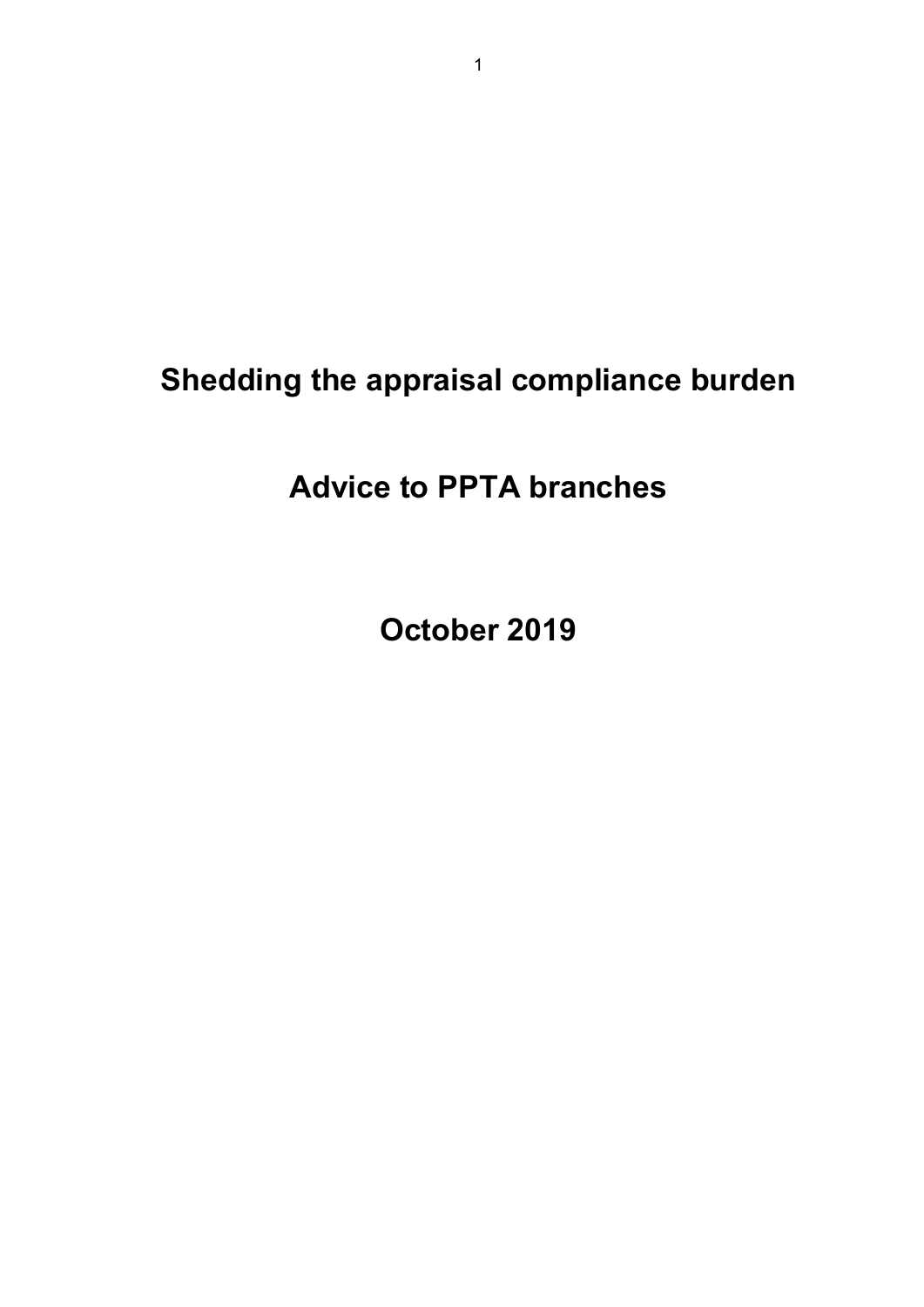# **Contents**

| Engaging in discussion on the performance management system  9 |  |
|----------------------------------------------------------------|--|
|                                                                |  |
|                                                                |  |
| 2 Secondary Principals Council Letter - attachment 12          |  |
|                                                                |  |
| 4 Draft survey – performance management system and workload 16 |  |
| 5 STCA professional standards v Teaching Council standards 17  |  |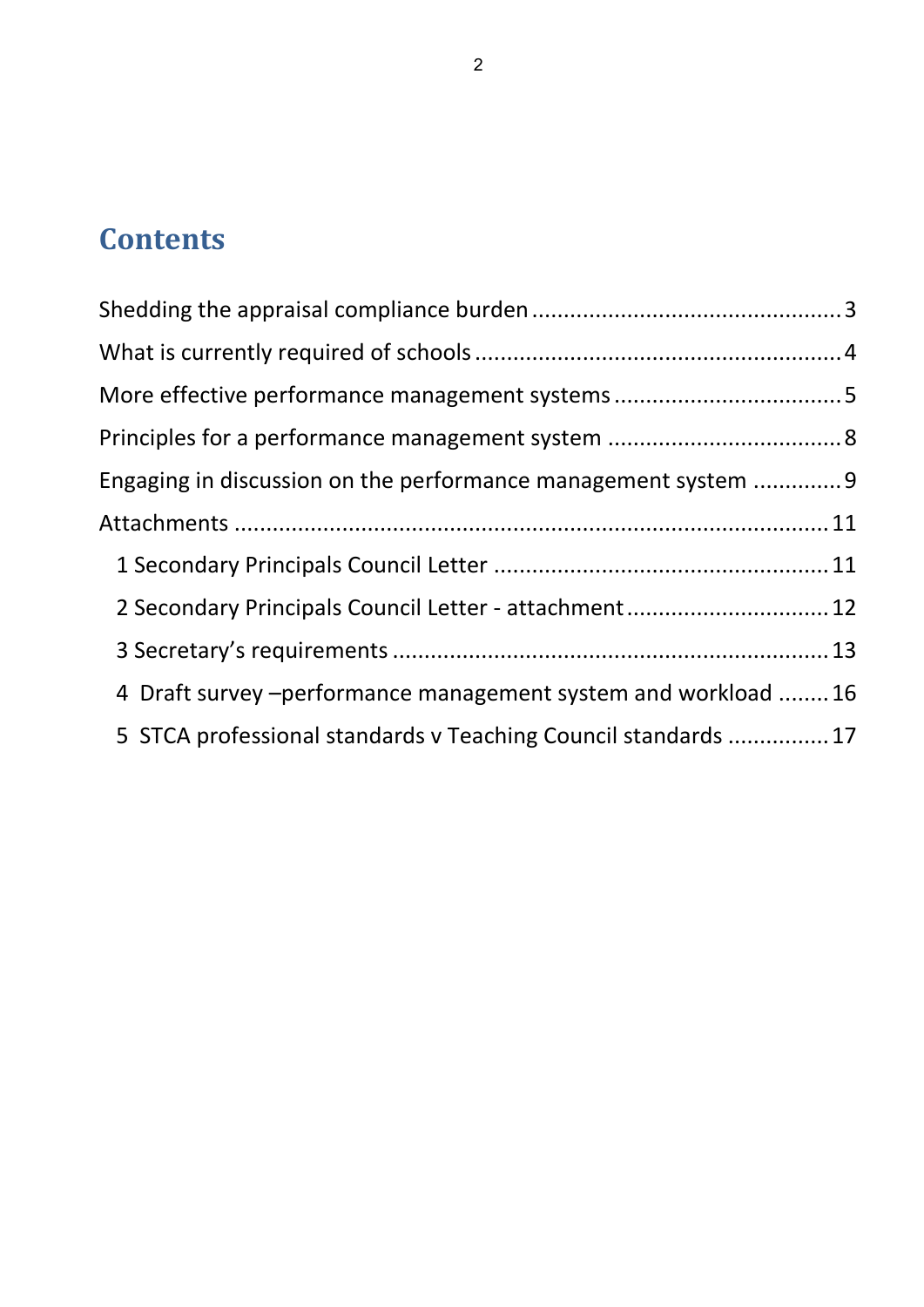# <span id="page-2-0"></span>**Shedding the appraisal compliance burden**

Teacher appraisal was identified by the 2016 Joint Working Group on Secondary Teacher Workload as a major driver of unnecessary work for many teachers. PPTA, the Compliance Taskforce, the Ministry of Education and the Teaching Council have been working to find ways of helping to reduce the unnecessary workload of teachers generated from overengineered appraisal activities.

The 2016 Joint Working Group on Secondary Teacher Supply identified excessive workloads as a contributor to poor teacher recruitment and retention.

The Teaching Council has sent all teachers and principals a letter identifying their minimum requirements for certification. [\[https://teachingcouncil.nz/content/appraisal](https://teachingcouncil.nz/content/appraisal)] with the aim of helping to reduce over-engineering of appraisal processes by schools and the Secondary Principals Council has sent a letter to provide more clarity around this. [See attachments 1 and 2]

The Ministry of Education also has some specific requirements around performance management systems. [See attachment 3]

The Education Act will be changed next year to remove the requirement for a ten percent audit of appraisals by ERO. There are likely to be other changes to support a high trust model of performance management in schools.

However, there are many changes that can be made right now in schools to alleviate unnecessary workload pressures on teachers and school leaders.

Some schools currently do not have over-engineered appraisal systems and cause very little work for their teachers in this area. Other schools may have over-engineered their requirements on staff because of a misunderstanding about what was required of schools.

This is an opportunity for branches in these schools to engage with their principals to review the current performance management systems and to remove any components which are creating unnecessary additional work for teachers and school leaders.

This guide is intended to assist branches and employers in reviewing their current performance management system with the goal of eliminating unnecessary workload from the process.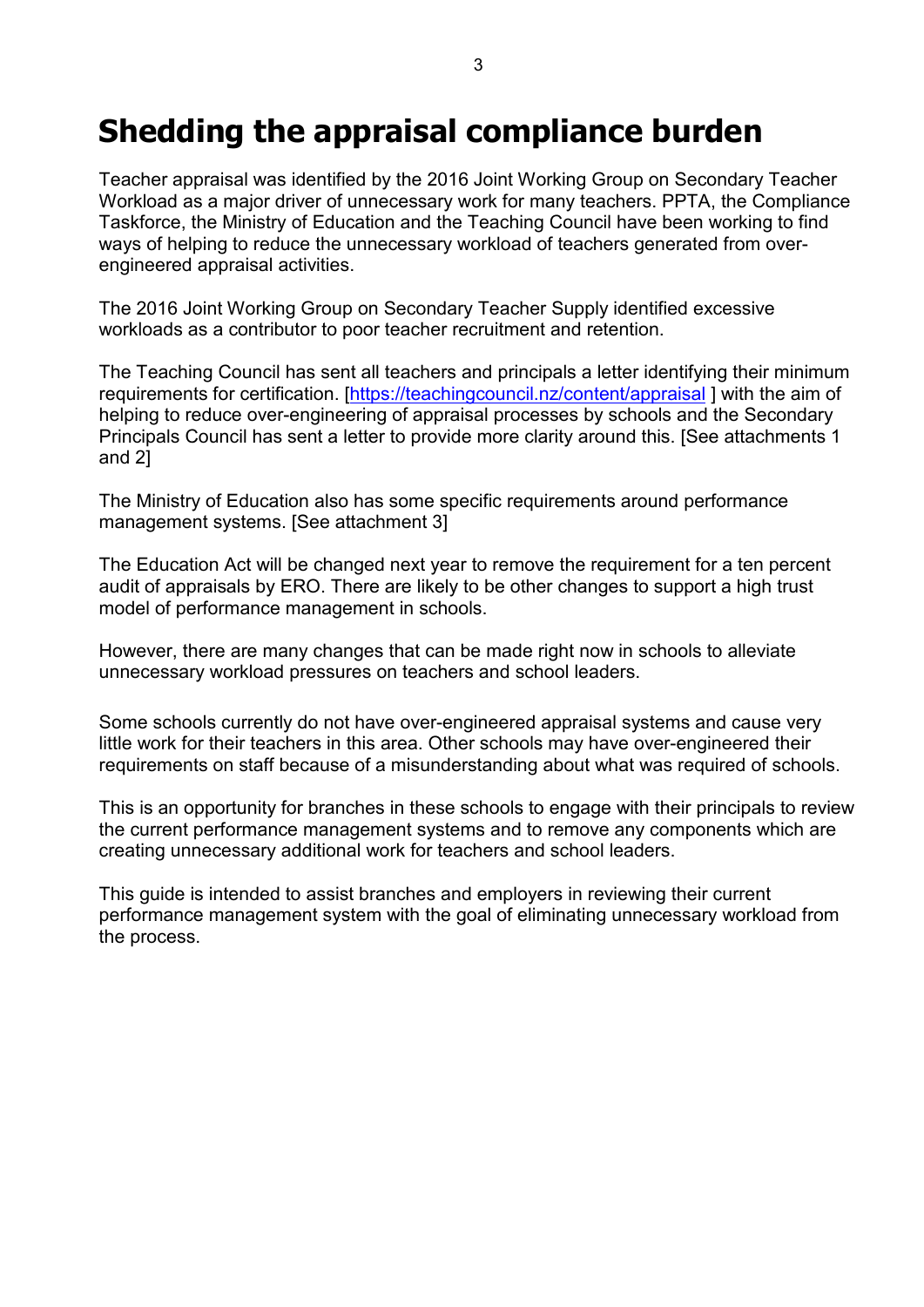# <span id="page-3-0"></span>**What is currently required of schools**

The current requirements on schools are only that

- 1. They have a policy which establishes there is a performance management system that is operational, reasonable and consistent.
- 2. The performance management system has, for each certificated teacher:
	- Written performance expectations, development objectives and specifications of support required<sup>[1](#page-3-1)</sup>
	- An observation of teaching each year
	- Two opportunities for discussion
	- Self-appraisal<sup>[2](#page-3-2)</sup>
	- An annual summary report that states whether or not the appraisee meets the standards or ngā paerewa.<sup>[3](#page-3-3)</sup>
- 3. For certification schools need to keep a record for each teacher to indicate that they have been appraised and have participated in some form of  $PLD<sup>4</sup>$  $PLD<sup>4</sup>$  $PLD<sup>4</sup>$
- 4. The record for each teacher needs only to indicate that the teacher has been:
	- observed and received feedback from their appraiser
	- involved in two annual appraisal conversations.
	- involved in professional learning
	- affirmed by their appraiser, in their professional judgement, as meeting the Teaching Council standards (the evidence for this would be from their normal day to day professional interactions with the teacher).

While each school can develop its own system of performance management, there is no requirement on the school for those systems to include:

- an inquiry is undertaken by teachers
- reports from the professional development teachers do
- a portfolio of evidence compiled by teachers
- any specific mode of professional development

The employer is required by the Health and Safety At Work Act to maintain a healthy working environment – and excessive school-driven expectations around appraisal and PLD will not be contributing to this if they are contributing to excessive workloads.

Unless there are concerns about a teacher's performance you do not need to run separate processes for attestation, appraisal and professional development [See attachment 5].

The Employment Relations Act also gives staff the right to consultation about their work programme and workloads, which will include the performance management system or proposed changes to it. Consultation is defined by Judge Goddard. [https://www.ppta.org.nz/dmsdocument/53]

<span id="page-3-3"></span> $3$  The report should also be a single page.

<span id="page-3-2"></span><span id="page-3-1"></span> $^1$  Usually this would be less than a single A4 sheet.<br><sup>2</sup> A written self-reflection is not required. The self-appraisal can be part of the professional discussion with the designated appraiser either during the discussions or during the normal work of the teacher.

<span id="page-3-4"></span><sup>&</sup>lt;sup>4</sup> This can be the same one page summary.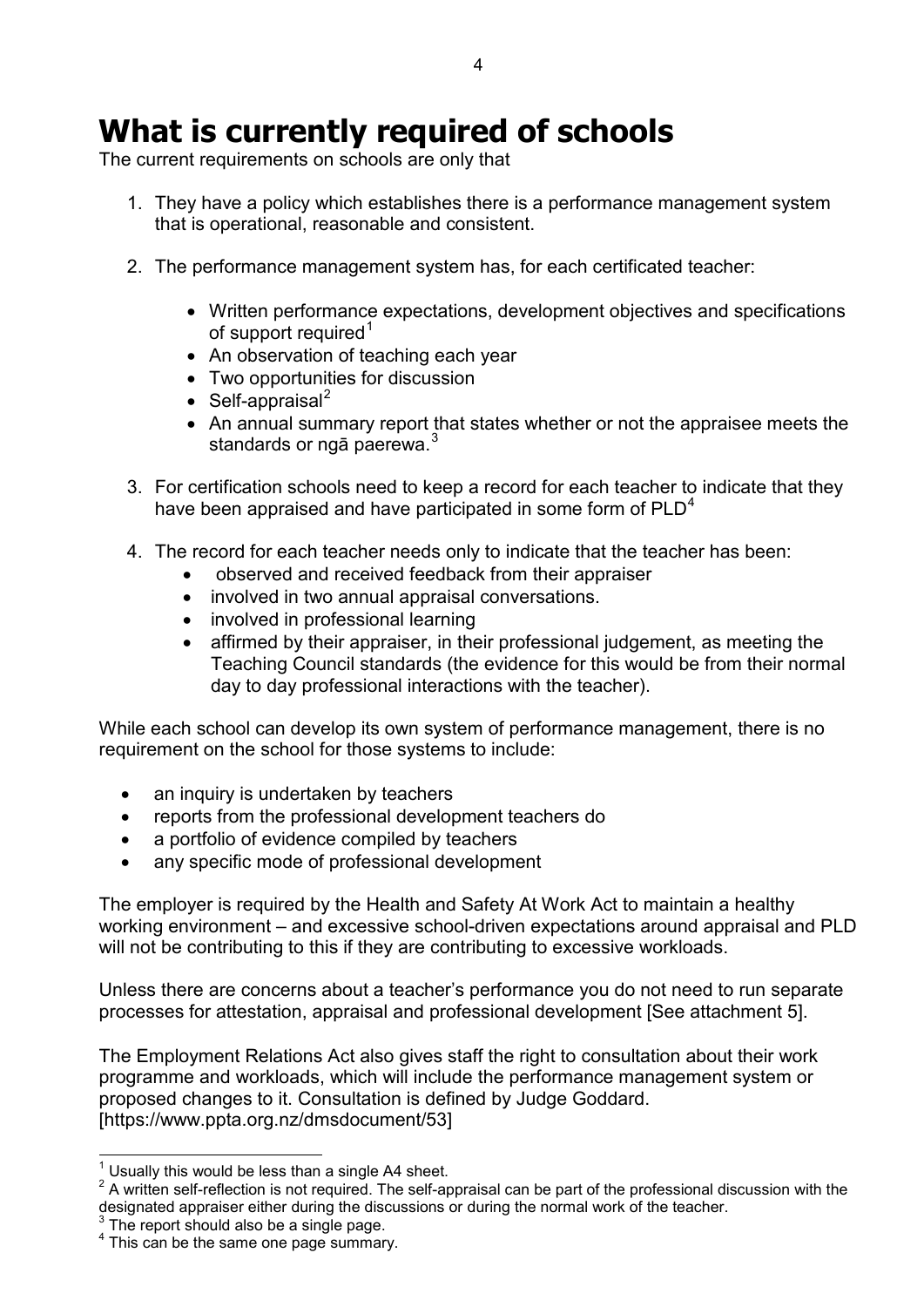# <span id="page-4-0"></span>**More effective performance management systems**

## **1. Purpose**

The intention behind the introduction of performance management is for schools to demonstrate commitment to develop all teachers effectively to ensure job satisfaction, high levels of expertise and progression of staff in their chosen profession. (*UK Department for Education and Skills*)

### **2. Current requirements in New Zealand**

Currently schools are required by the Secretary of Education to have a performance management system [See Attachment 3].

The primary purpose of these requirements is to "*provide a positive framework for the improvement of the quality of teaching (and therefore learning) in New Zealand Schools*".

The expected appraisal process includes the following elements:

- the identification of an appraiser, in consultation with the teacher concerned;
- the development of a written statement of performance expectations in consultation with each teacher:
- the identification and written specification of one or more development objectives to be achieved during the period for which the performance expectations apply;
- for each development objective, the identification and written specification of the assistance or support to be provided;
- observation of teaching (for those with teaching responsibilities);
- self-appraisal by the teacher;
- an opportunity for the teacher to discuss their achievement of the performance expectations and the development objective(s) with their appraiser;
- an appraisal report prepared and discussed in consultation with the teacher.

*There is nothing here requiring inquiries, write ups of PLD, gathering data, making presentations to the rest of the staff or portfolios.*

### **3. Current school performance management systems often unhelpful**

The Ministry of Education, Teaching Council, School Trustees Association, ERO and PPTA agreed in the 2016 Secondary Teachers Workload Working Group report that one of the main unnecessary drivers of excessive workload in schools is overengineering of performance management systems*. <https://www.ppta.org.nz/dmsdocument/479>*

In a PPTA 2018 survey most teachers reported not finding their appraisal process helpful, describing it as:

- Just going through the motions 35%
- A process without either professional challenge or support 6%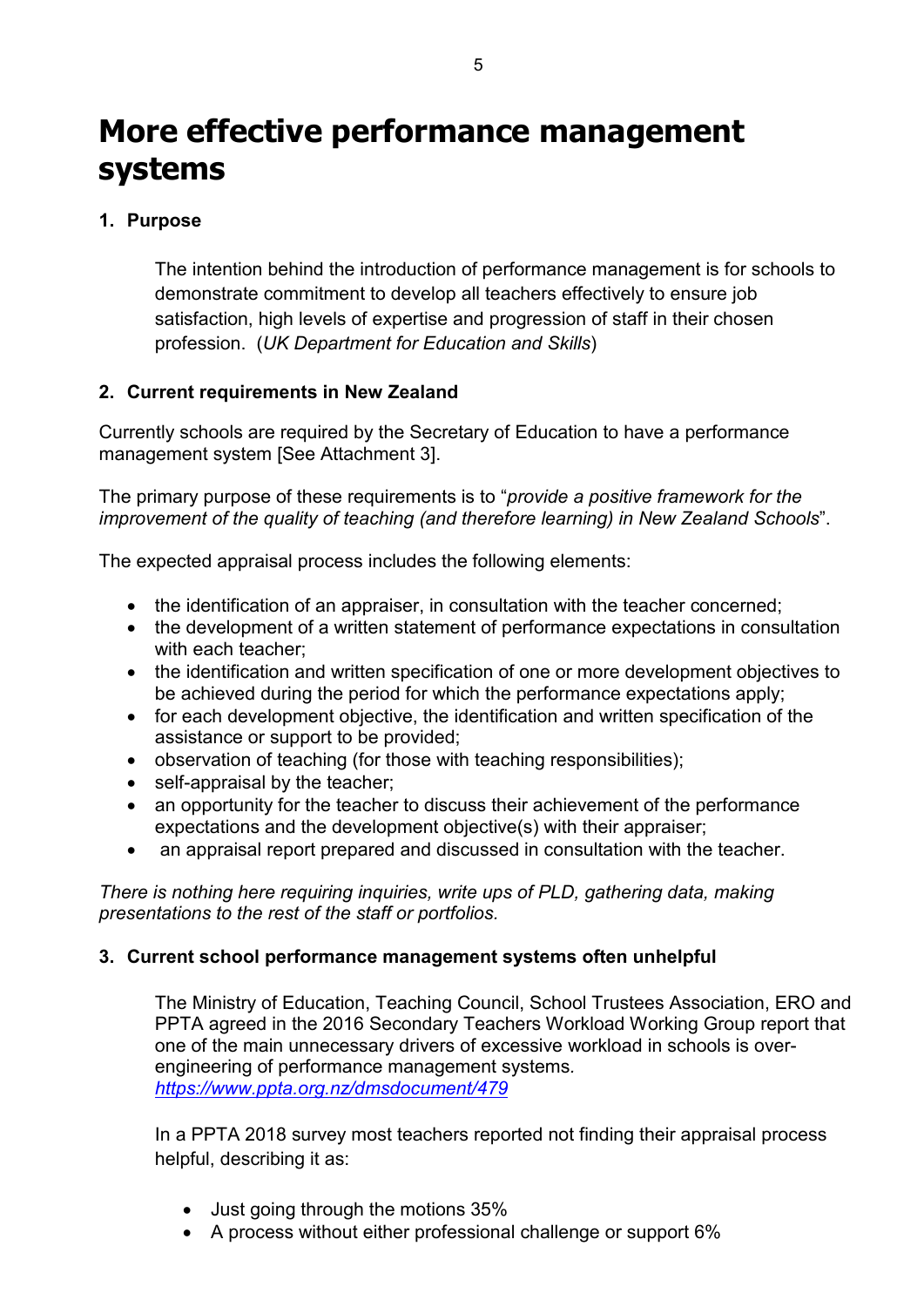- A process that affirms me but does not challenge me professionally 12%
- A process that both challenges and supports me to develop as a teacher 28%

The 2014 ERO report on appraisal stated that "the system-wide challenge identified through ERO's evaluation is that, although we found models of the good practice described above, **appraisal systems in the majority of schools in this study did not contribute sufficiently to improving teacher capability and student outcomes.** Although most of the schools reviewed had compliant appraisal systems that included all the accountability aspects required, there was limited evidence of appraisal systems as an integral component of overall school improvement."

### **4. Better systems of performance management**

**In Finland there are no school inspections**. In her 2016 book *Cleverlands: The secrets behind the success of the world's education superpowers*, Crehan notes that there is no teacher evaluation there. There aren't even national exams to hold teachers to account – right up to the age of 15 students' grades are decided by the teachers. So how does Finland get such good results in PISA?

She goes on to note that "where schools or education systems can find individuals who are already intrinsically motivated to do the work required, or who already have a strong sense of purpose and belief in the importance of education (and who have therefore internalised the same goals as the school), good things come of it: positive work-related attitudes, effective performance, job satisfaction and psychological wellbeing.

**Psychologists Richard Ryan and Edward Deci** identify the three elements that contribute to individuals being intrinsically motivated as:

- mastery our desire to get better and better at what we do;
- relatedness our desire to have positive relationships with others; and
- autonomy our desire to be self-directed.

"*In order for this to happen, teachers need to feel that they are autonomous, and they are performing certain actions, like professional development, because they want to, not because they are being forced to."*

**The 2010 Education Workforce Advisory Group Report** to the minister provided a vision of a system for the profession that has:

- clear and high professional standards at entry and induction to the profession so that high quality, capable people enter the profession
- clear and robust professional standards at the point of transition to leadership roles within the profession so that the best and most capable of these become leaders in the profession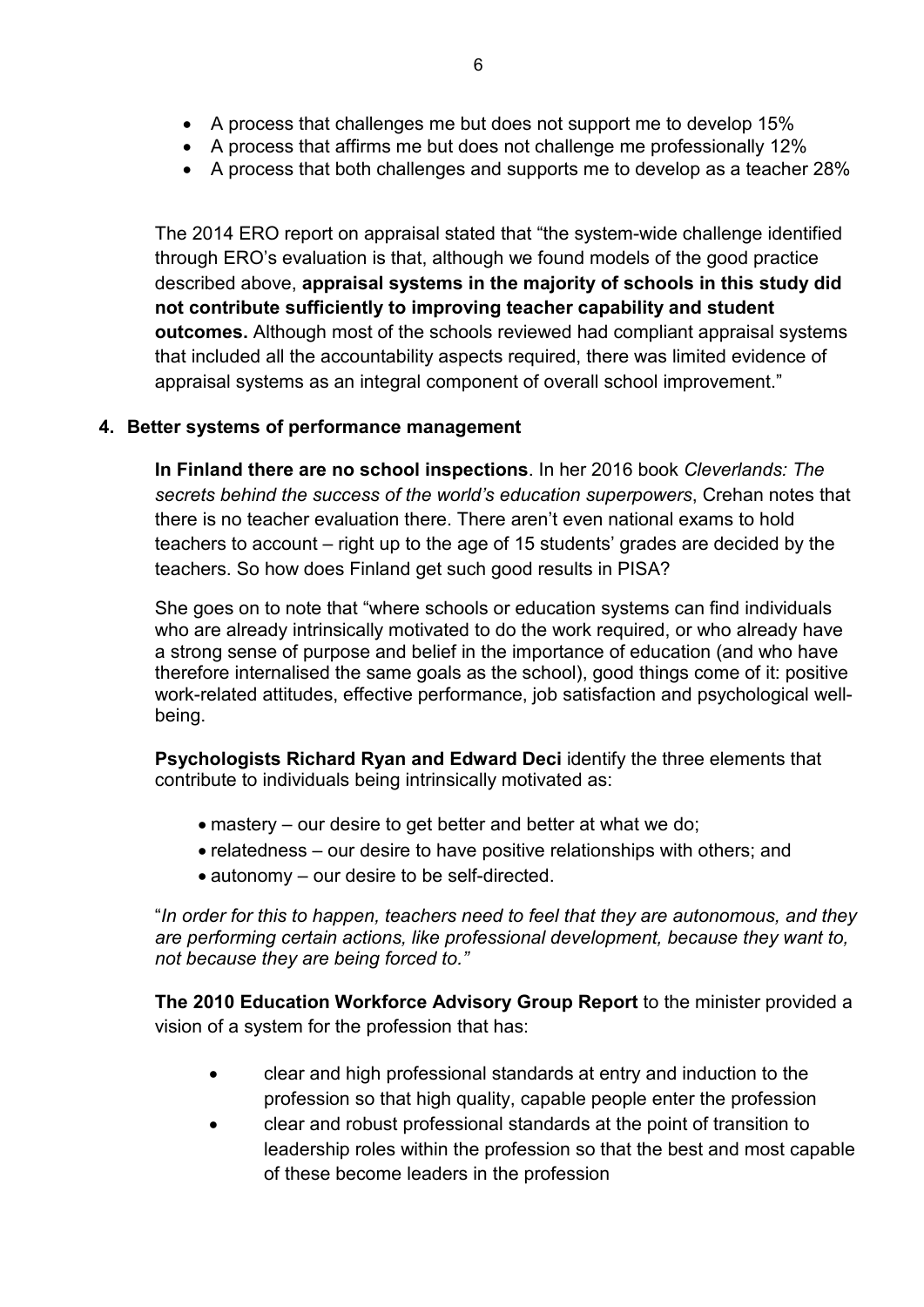- ongoing professional learning and development (PL&D) which supports effective teaching in the context of a variety of cultural identities and languages
- high levels of flexibility for school leaders to support the growth and capability of teachers within their schools and profession to raise student achievement.

It went on to state that establishing such an approach across the teaching profession will raise the quality, status and attractiveness of the profession.

*It is advocating for a system that allows us to act as professionals.*

**The Leadership BES** makes clear that if there is an appraisal system it does not need to be complicated and have a heavy workload. It states that appraisal typically involves (i) identification of performance expectations and appraisal goals, (ii) classroom observations, (iii) teacher self-appraisal, (iv) discussion of the teacher's self-appraisal and the appraiser's evaluation, and (v) the setting of new performance goals.

It goes on to state performance management, introduced with sensitivity and managed effectively, supports teachers in meeting the needs of pupils and in raising standards.

There are two major beneficiaries of performance management:

- Pupils because their teachers have a better idea of what their pupils can achieve with the right kind of support and encouragement.
- Teachers there will be opportunities for them to discuss their work and development with their team leaders.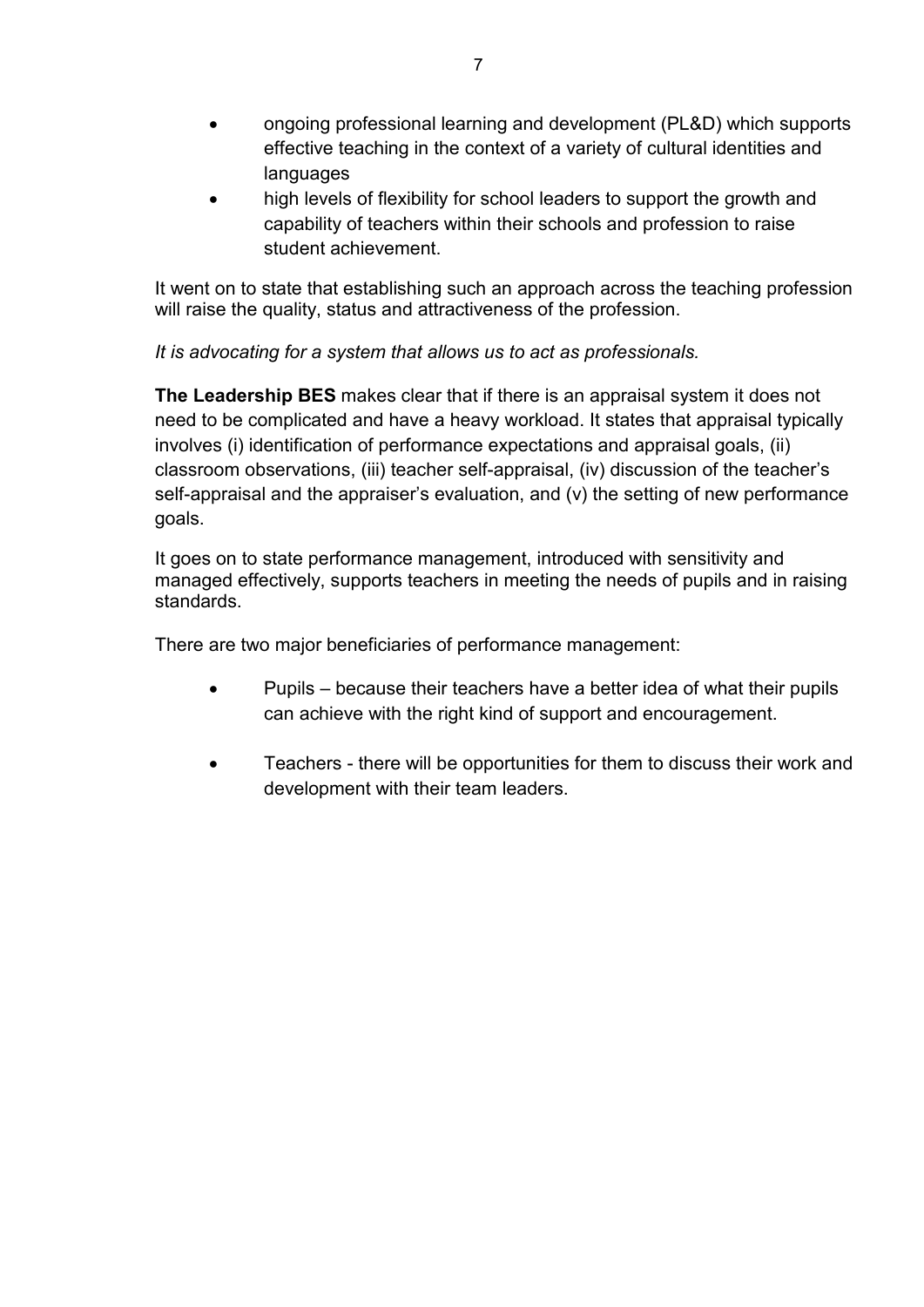# <span id="page-7-0"></span>**Principles for a performance management system**

- 1. Operate in an environment of high trust there is little evidence the current appraisal processes have much impact and are overly burdensome on teachers – contributing to work overload and making the profession unattractive and therefore counterproductive. The Accord parties and the Teaching Council are looking to support such an environment nationally.
- 2. A high trust model, which schools can emulate right now, is one which will as a by-product produce very little documentation or work through additional meetings or 'observations', formalised inquiry activities etc.
- 3. The key to a high trust model is that the principal allocates capable leaders who are familiar with the day to day work of the appraisee, whose judgement they trust and who is confident in their own ability to make professional judgements without requiring the creation of artefacts.
- 4. The professional assessment process should recognise and support the professionalism of teachers and enhance their pedagogy.
- 5. The appraisal system should be based upon the requirement of the Teaching Council and MoE being only for two observations and two professional conversations – which do not need to be 'high stakes' or formalised exercises.
- 6. There should be ongoing professional development which is suited and meaningful to the individual
- 7. Teachers should form professional learning communities, supporting the continuing development of each other's practice.
- 8. Confirmation for certification and certificate renewals should be automatic unless the school has raised concerns and where there are no concerns then the professional judgement of an appraiser familiar with the daily work of the teacher will be sufficient. [See attachment 5]
- 9. Research-based inquiry should follow the provision (and resourcing) of an appropriate training programme in tertiary research methodology by a professional in the field.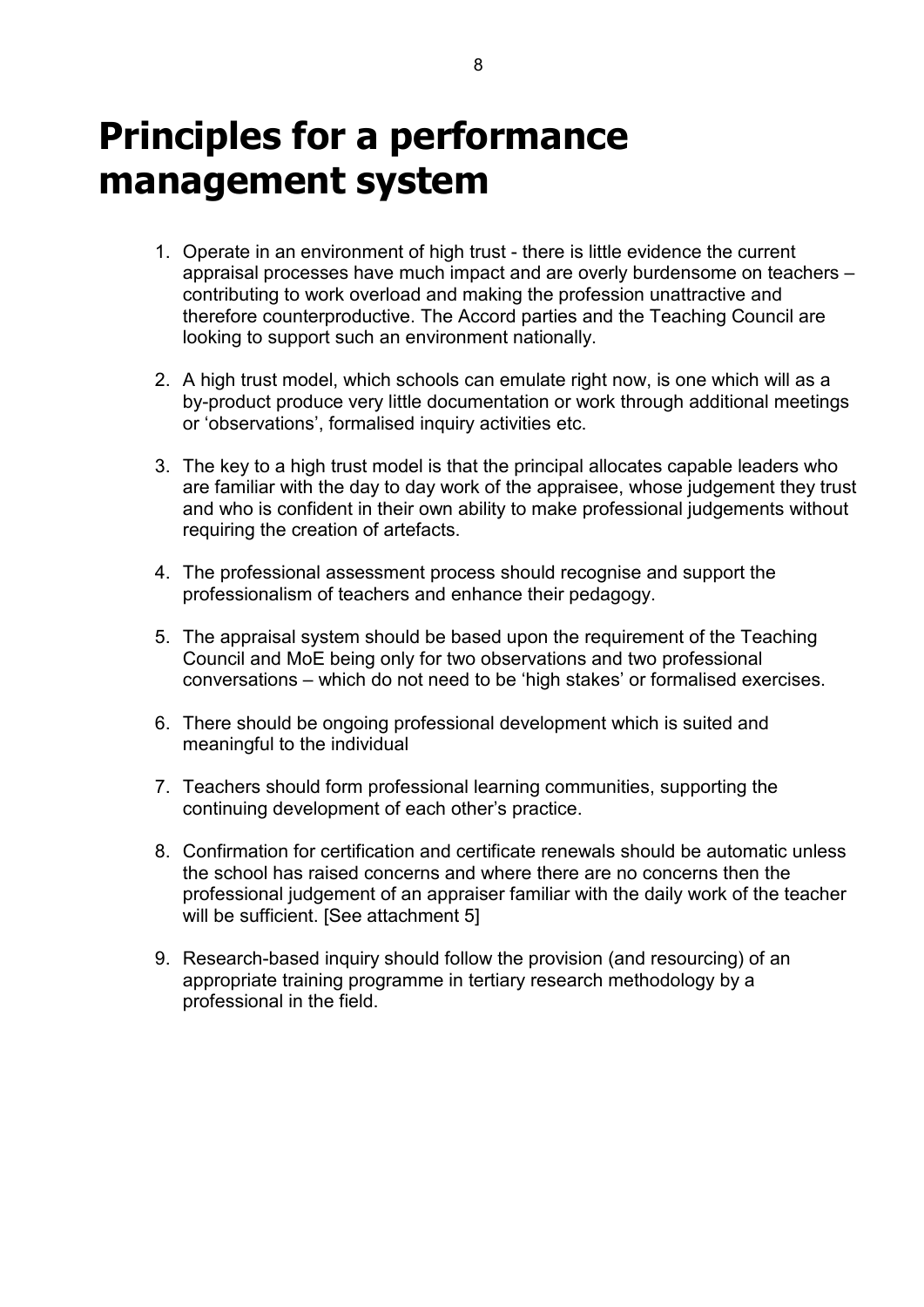# <span id="page-8-0"></span>**Engaging in discussion on the performance management system**

1. Read this advice, including the SPC letter to principals. [https://www.ppta.org.nz/advice-and-issues/professional-learning-and](https://www.ppta.org.nz/advice-and-issues/professional-learning-and-development-pld/)[development-pld/](https://www.ppta.org.nz/advice-and-issues/professional-learning-and-development-pld/)

[www.ppta.org.nz/advice-and-issues/teacher-appraisal-and-registration/](http://www.ppta.org.nz/advice-and-issues/teacher-appraisal-and-registration/)

- 2. Remember that teachers must engage in professional development and the employer is required to provide an appropriate programme of professional development
- 3. Conduct a survey to determine how much time individual teachers spend each week/term/year in these activities [see draft survey - attachment 5]
- 4. If the survey indicates high workload pressures from the current performance management processes then hold a branch meeting to:
	- a. Present the results of the survey.
	- b. Determine whether the branch thinks there is currently a reasonable expectation for appraisal and performance assessment and PLD in the context of your whole workload.
	- c. Identify what activities are currently undertaken in the school which are not required by legislation or the MoE or Teaching Council.
	- d. Identify which of these activities are valued by staff and which are considered unnecessary/unhelpful/burdensome
	- e. Vote on two resolution:
		- i. "*That the branch engage with the employer in discussions to reduce the workload associated with the school's performance management system"*
		- ii. "*That the branch engages with the employer in discussions of alternative performance management systems"."*
- 5. Arrange a meeting with your principal and representatives of the branch.
- 6. Raise the issues at the meeting with the principal and note that the school is doing far more than required by either the MoE or the Teaching Council and that this is a workload issue *generated by the school*.
- 7. Discuss with the principal how the school can reduce these activities to a manageable level, focussing on the principles in this advice and on the professional evidence of what a good performance management system is.
- 8. Identify the activities that you feel are excessive and the administration that is wrapped around those. Ask for an explanation of why these activities are asked of staff
- 9. Propose some immediate alternatives to the activities for example, if the principal wants a formal investigation then can it be over two years rather than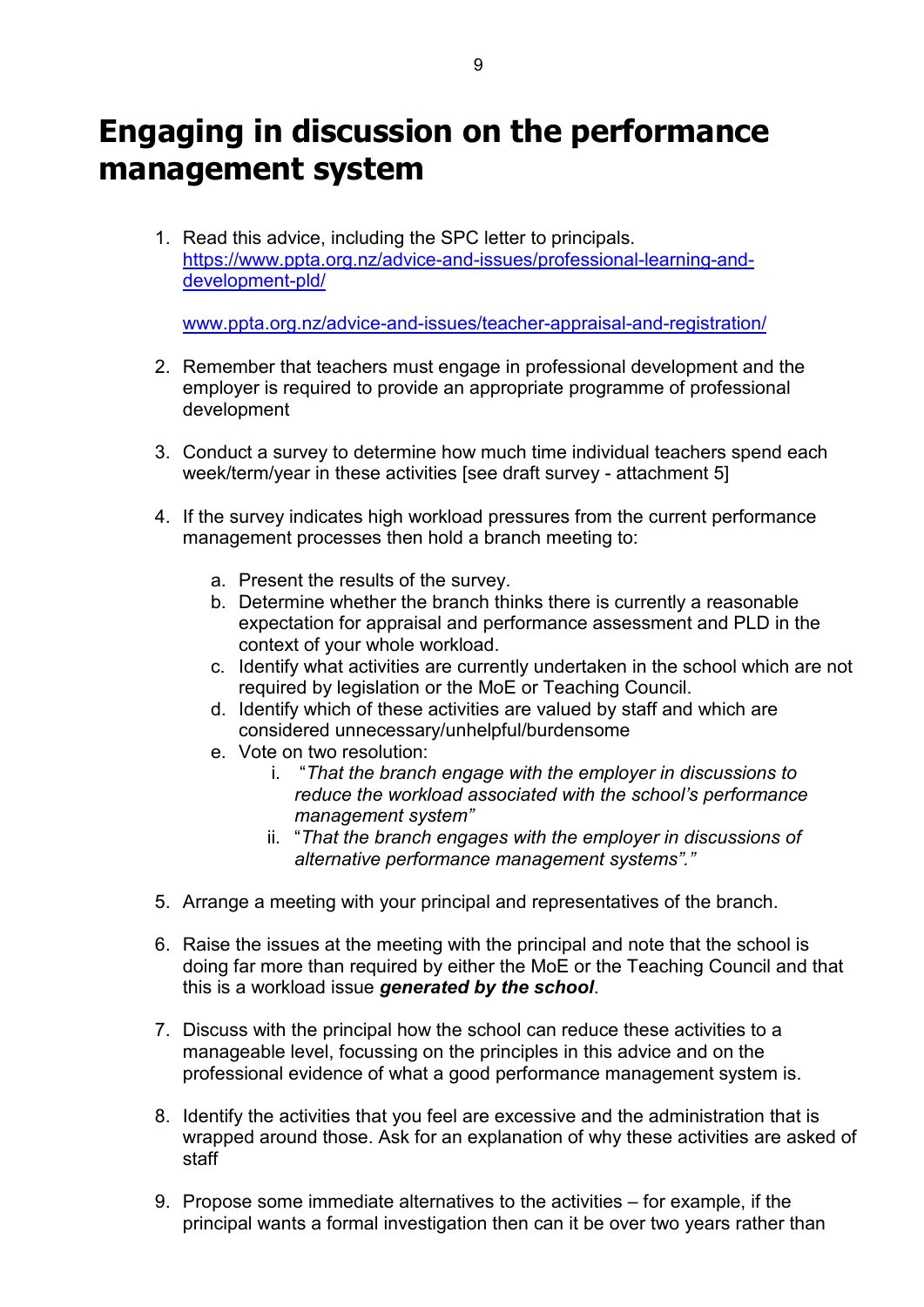one, does it have to be written up or can it be simply discussed with your mentor? Does it have to be a staff presentation? If they are asking for 4 a year say this is unreasonable and propose one useful activity based on the PPTA advice.

- 10.If there is confusion about the use of the Teaching Council standards and the STCA process clarify that the former will suffice for attestation and PLD unless there is a problem [See attachment 5].
- 11.After identifying immediately what components can be eliminated form your current system of performance management and appraisal there can be a longer term consultation and professional discussion, using PPTA's Professional Development Toolkit and the PMS guidelines in this advice, about what sort of performance management system would be best for your school. You can ask for advice on performance management systems from PPTA National Office
- 12.If no progress can be made and the principal will not engage or seeks to defer discussion or change until 2020 contact the local PPTA field officer for support and further advice.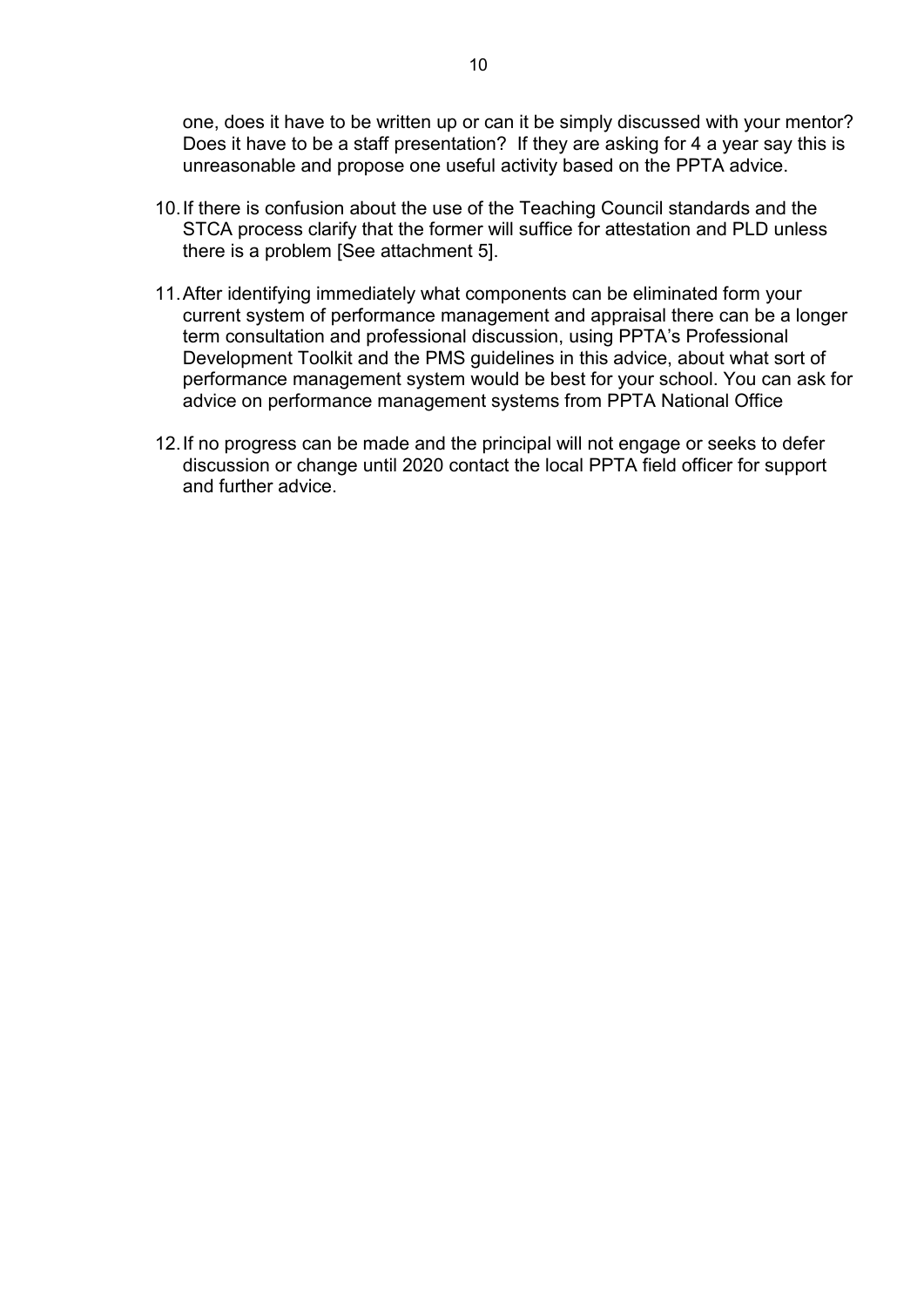# <span id="page-10-0"></span>**Attachments**

# <span id="page-10-1"></span>**1 Secondary Principals Council Letter**

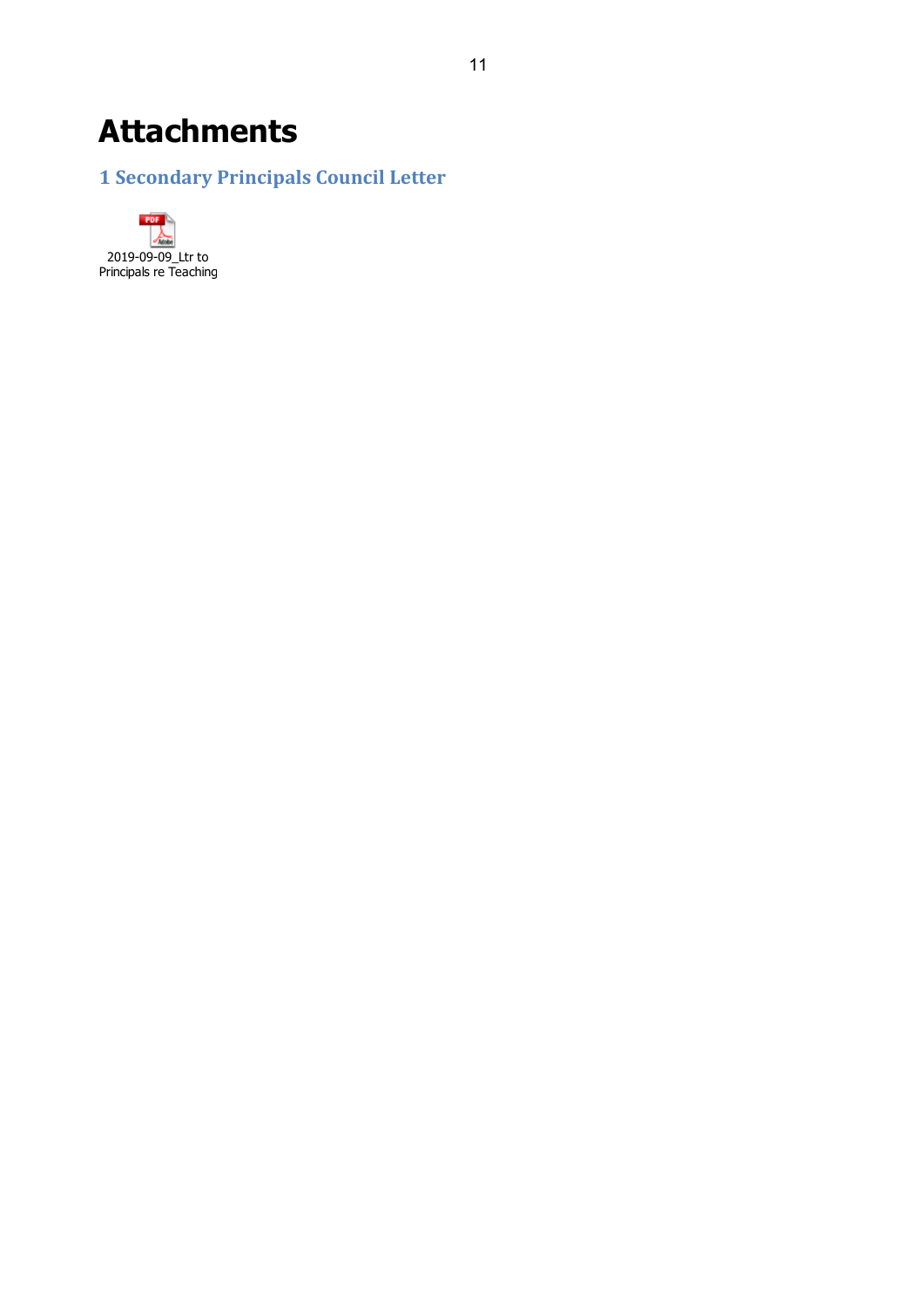# <span id="page-11-0"></span>**2 Secondary Principals Council Letter - attachment**

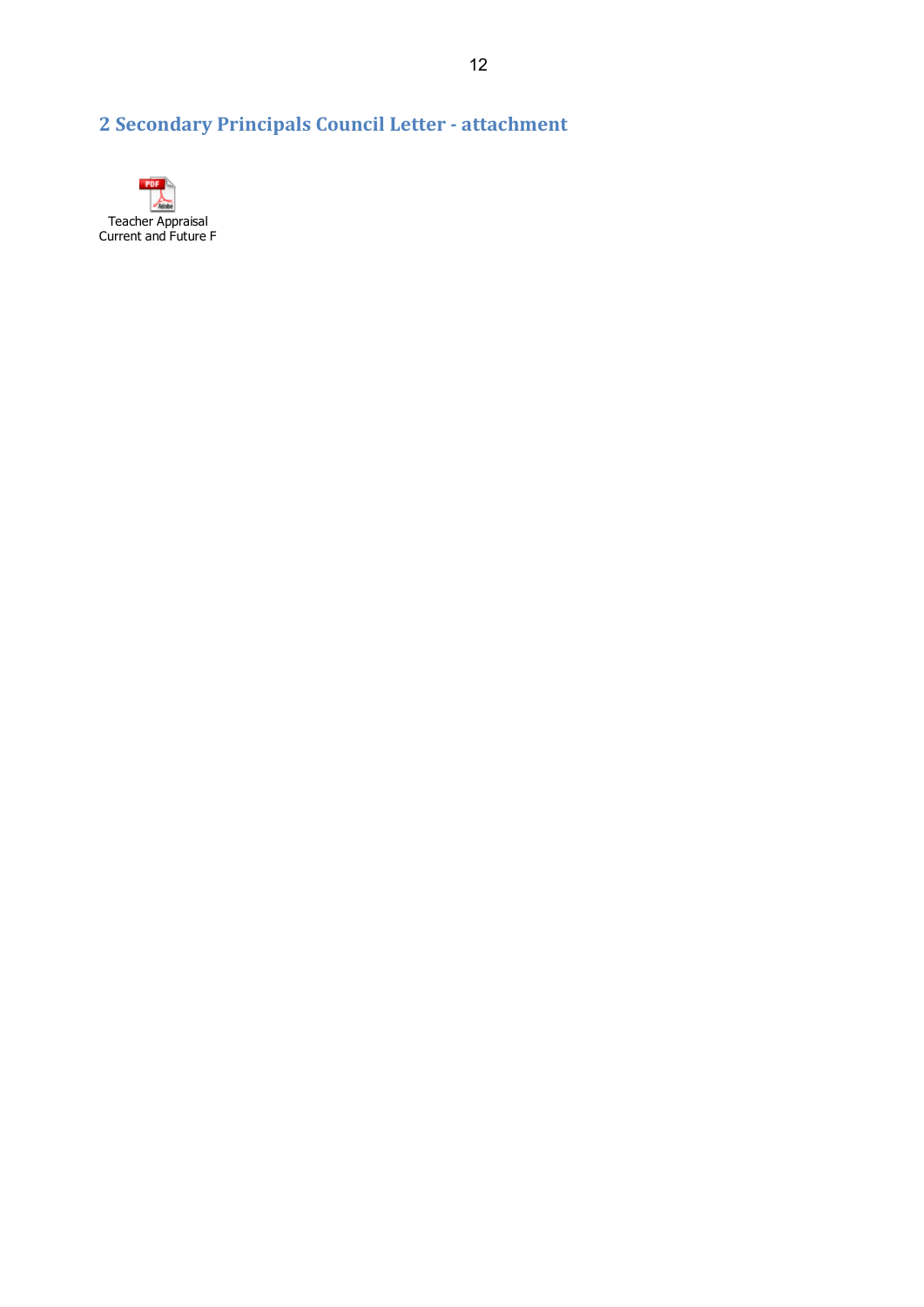### <span id="page-12-0"></span>**3 Secretary's requirements**



#### **Performance management in schools**

Pursuant to section 77c of the State Sector Act 1988, and following agreement by the State Services Commission, I hereby prescribe the following matters are to be taken into account by the boards of trustees in assessing the performance of teachers.

#### **1. The Preamble:**

What is performance management?

Performance management involves the development and implementation of policies and procedures to ensure that the teachers and staff provide education and services which effectively meet the needs of their students consistent with the goals and objectives in each school's charter.

An effective performance management system should encompass many personnel management activities. These would include:

- the recruitment and retention of staff:
- the selection and appointment of staff:
- those clauses of collective and individual employment contracts which relate to the performance management of staff;
- the statutory requirements for registration;
- the appraisal and assessment of staff;
- the professional development and succession planning;
- remuneration management:
- the discipline and dismissal of staff.

This prescription establishes minimum requirements for the appraisal and assessment of teachers.

### **2. The Context for Performance Appraisal in New Zealand Schools:**

The primary purpose of these requirements is to provide a positive framework for the improvement of the quality of teaching (and therefore learning) in New Zealand Schools.

The mandatory requirement is to provide flexibility to allow boards of trustees to design performance appraisal systems appropriate to their school and community within a minimum quality assurance and accountability framework.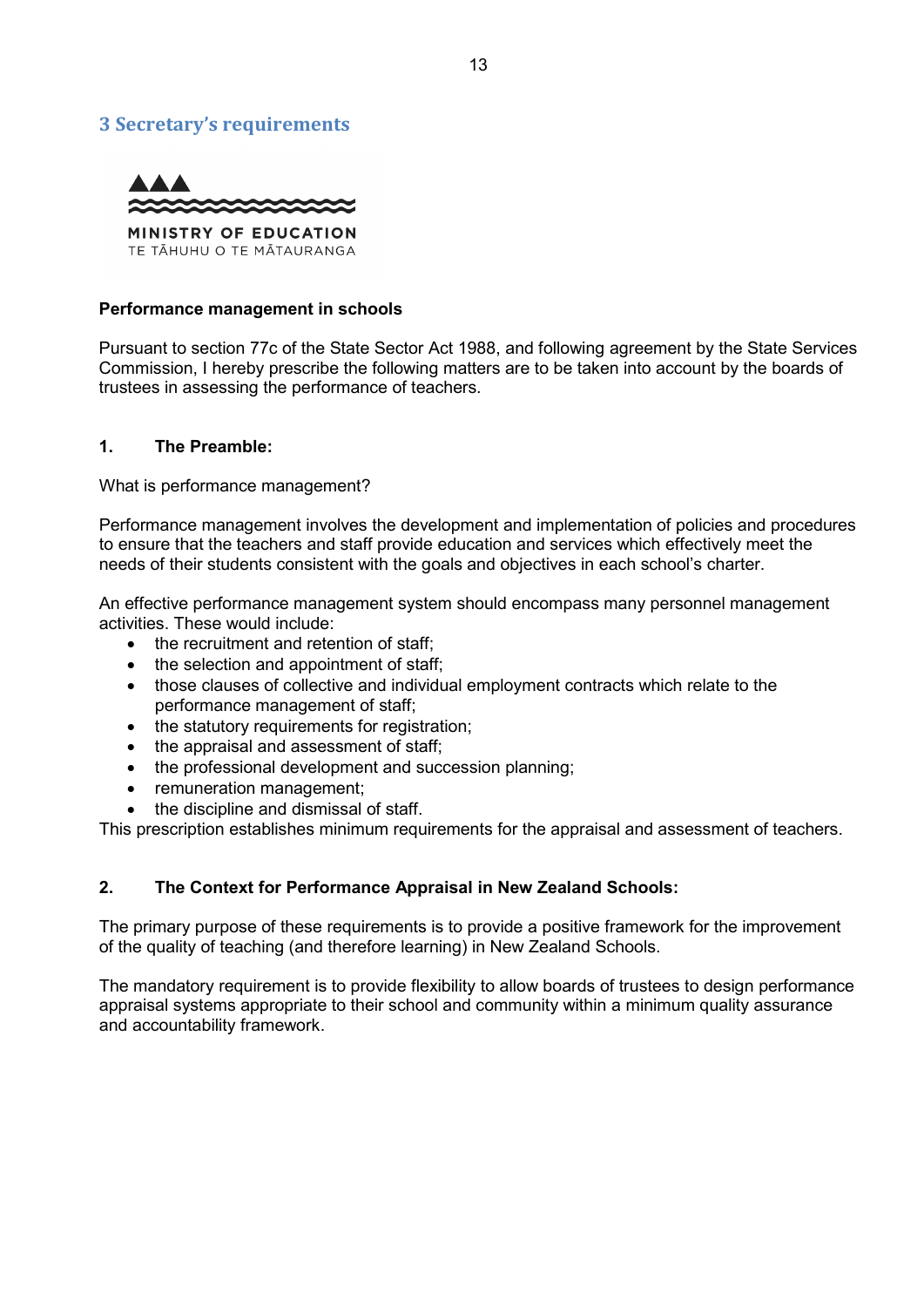### **3. The Matters to be Taken into Account:**

The Secretary for Education hereby prescribes the following matters to be taken into account by the employers1 when assessing the performance of teachers:

- **principles** which should underpin the policies and processes boards have in place for the appraisal of teacher performance;
- **features** of the **process** which is followed in appraising teacher performance;
- **aspects** of teacher's **performance** which should be appraised.

### **3.1 The Principles:**

Boards of trustees should ensure that policies and procedures for the appraisal of teacher performance:

- i. are part of an integrated performance management system operating within the school;<br>ii. are appropriate to individual teachers, the school and wider community:
- are appropriate to individual teachers, the school and wider community;
- iii. are developed in a consultative manner with teachers;
- iv. are open and transparent;
- v. have a professional development orientation;
- vi. are timely and helpful to individual teachers;
- vii. give consideration to matters of confidentiality, including the provisions of the Privacy Act and the Official Information Act.

### **3.2 The Features of the Appraisal Process:**

**3.2.1.** The board of trustees is responsible for ensuring that:

- i. a policy for the appraisal of teacher performance is in place which is in accordance with the principles;
- ii. responsibility for the implementation of the appraisal policy and process is formally delegated to a professionally competent person or persons;
- iii. the appraisal process for each teacher is completed in accordance with the policy;
- iv. each teacher participates in the appraisal process at least once within a 12 month period.

**3.2.2.** Boards of trustees must have a documented policy on the appraisal of teacher performance. This policy must:

- i. specify the person(s) responsible for the implementation of the appraisal policy and process;
- ii. specify the process which will be followed in the appraisal of teacher performance;
- iii. include a statement of confidentiality:
- iv. specify a process for dealing with disputes.

**3.2.3.** Boards of trustees (through the person(s) responsible) must ensure that the appraisal process includes the following elements:

- the identification of an appraiser, in consultation with the teacher concerned;
- the development of a written statement of performance expectations in consultation with each teacher;
- the identification and written specification of one or more development objectives to be achieved during the period for which the performance expectations apply;
- for each development objective, the identification and written specification of the assistance or support to be provided;
- observation of teaching (for those with teaching responsibilities);
- self-appraisal by the teacher;
- an opportunity for the teacher to discuss their achievement of the performance expectations and the development objective(s) with their appraiser;
- an appraisal report prepared and discussed in consultation with the teacher.

### **3.3 The Aspects of Teacher Performance to be Appraised:**

Boards of trustees (through the person(s) responsible) must ensure that: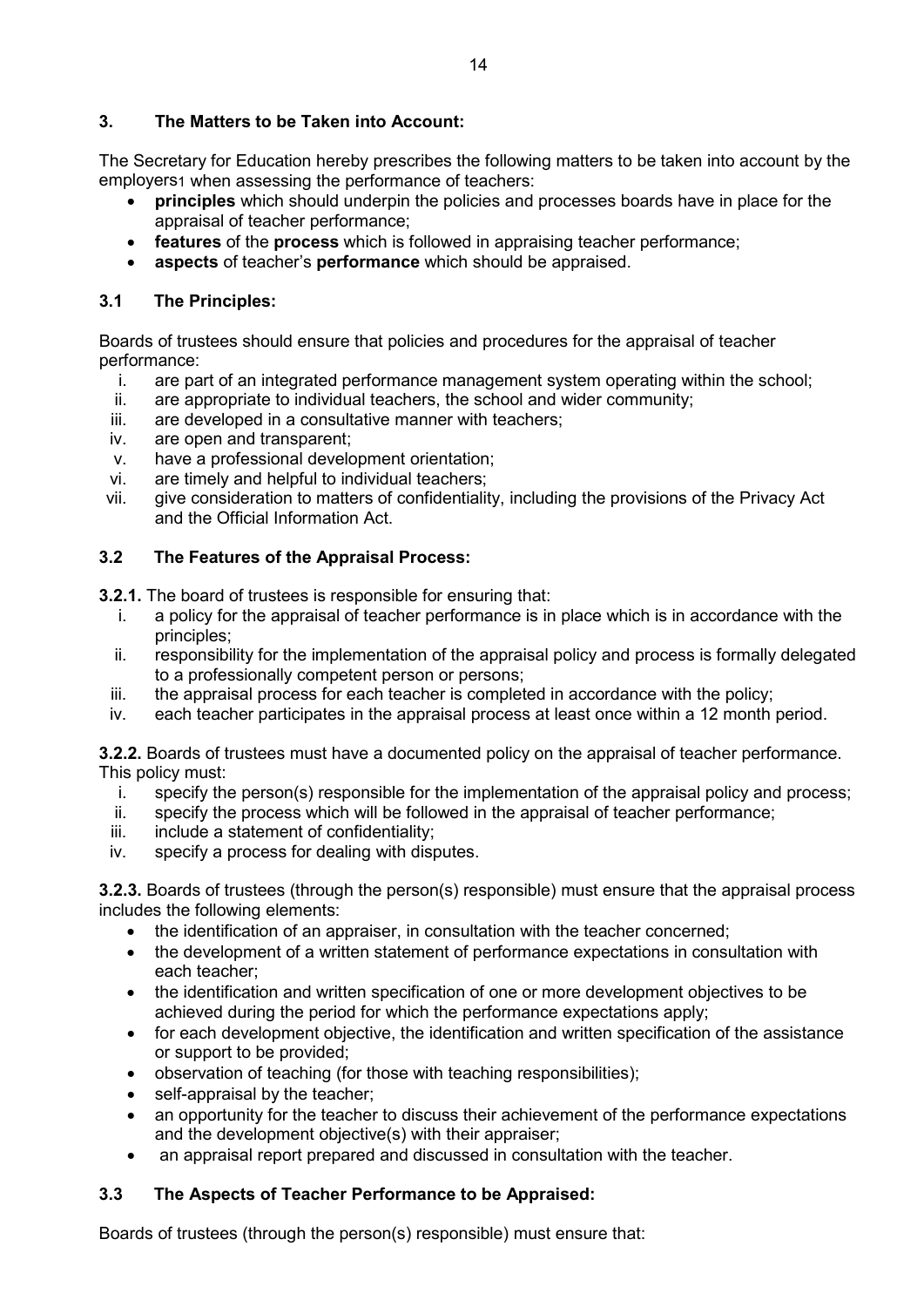**3.3.1.** The performance expectations for teachers must relate to the key professional responsibilities and key performance areas of their position;

**3.3.2.** Key professional responsibilities/performance areas are:

- i. **teaching responsibilities** (such as planning and preparation, teaching techniques, classroom management, classroom environment, curriculum knowledge, student assessment):
- ii. **school-wide responsibilities** (such as contribution to curriculum leadership, school-wide planning, school goals, the effective operation of the school as a whole. Pastoral activities and student counselling, and to community relationships);
- iii. **management responsibilities** (such as planning, decision-making, reporting, professional leadership, resource management).

"This notice shall be effective from 1 January 1997. Dated at Wellington this  $9<sup>th</sup>$  day of December 1996. HOWARD FANCY, Secretary for Education."

(1.**Boards of trustees**, as the employer, are the only body for whom matters can be prescribed under section 77c of the State Sector Act 1988.)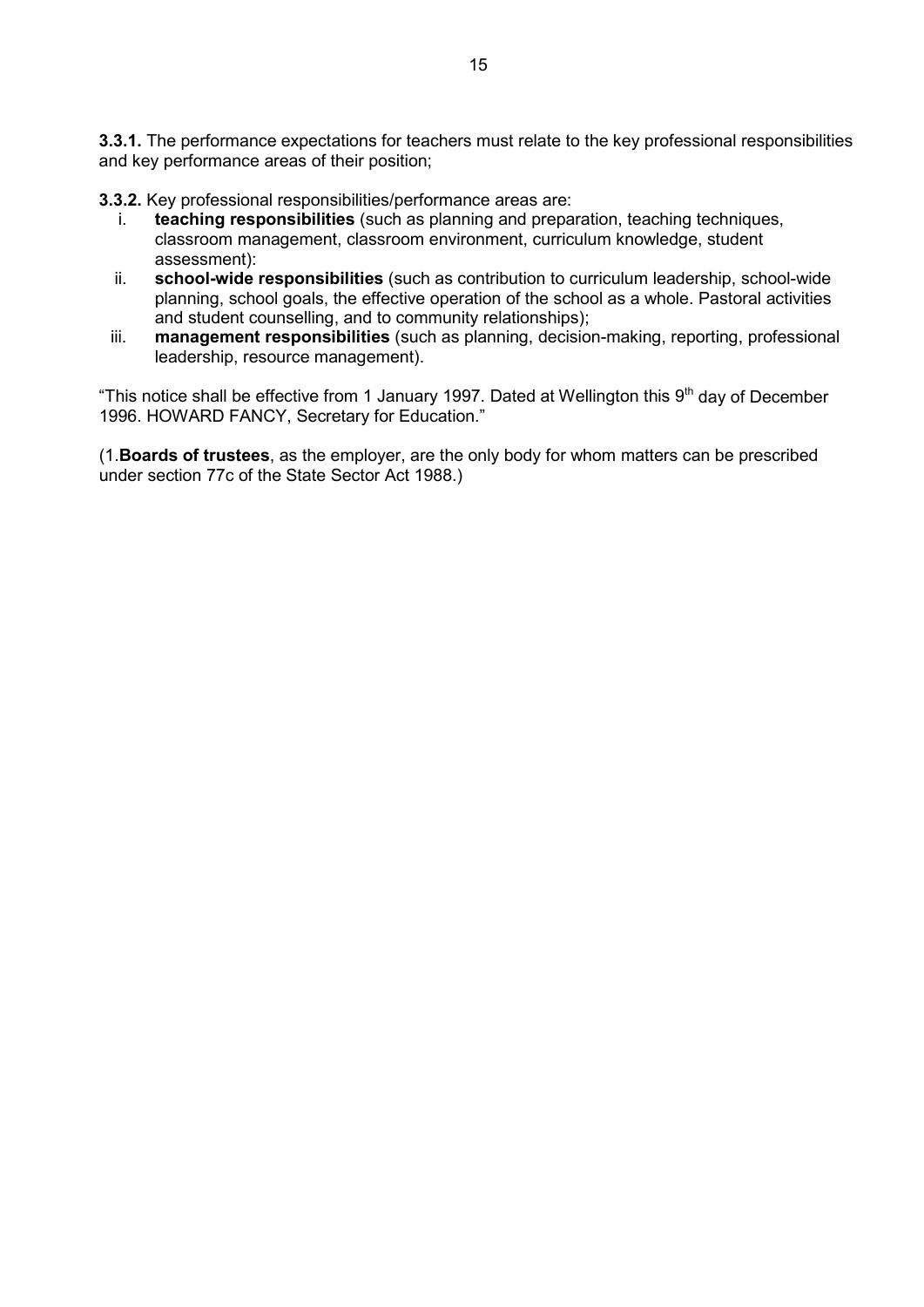## <span id="page-15-0"></span>**4 Draft survey –performance management system and workload**

Q1 On a scale of 0 to 10 how do you rate your experience of PLD at this school?

.  $0 =$  ineffective  $10 =$  increases my capability/effectiveness

Q2 In terms of your personal workload, on a scale of 0 to 10 how would you rate our school's appraisal/PLD/performance management system?

0= adds no workload burden 10 = adds an unmanageable workload burden

Q3 How much time do you spend on average each term on each of the following?

- Whole staff PLD activity
- Faculty/Department PLD activity
- Professional learning group curriculum (other than department/faculty)
- Professional learning group pastoral (restorative practice, whanau group, behaviour etc.)
- Individual learning (e.g. observation, meetings with mentor, professional reading etc.)
- Inquiry activity
- Evidence gathering for appraisal/assessment
- Giving PLD/appraisal presentations
- Administration related to inquiry/PLD

Q4 For each of these requirements indicate if you consider the time it takes you is:

- (1) an excessive amount, (2) somewhat too much, (3) about right, (4) somewhat too little, (5) much too little.
	- Professional learning group work
	- Evidence gathering/portfolios
	- Whole Staff PLD
	- Inquiry/Inquiries
	- Presenting evidence
	- Observing staff

Q5 Do our school leaders participate in PLD alongside other staff?

Principal (Always, usually, sometimes, never) Other SLT (Always, usually, sometimes, never)

Q6 What is your main role in school?

[Senior leader, Curriculum leader (Head of Faculty/Department, Teacher in charge), fully certificated classroom teacher, provisionally certificated classroom teacher, SCT or Community of Learning/Kāhui Ako role, Other]

Q7 . How many faculties/departments do you teach in within this school? (None, 1, 2, 3, more than 3)